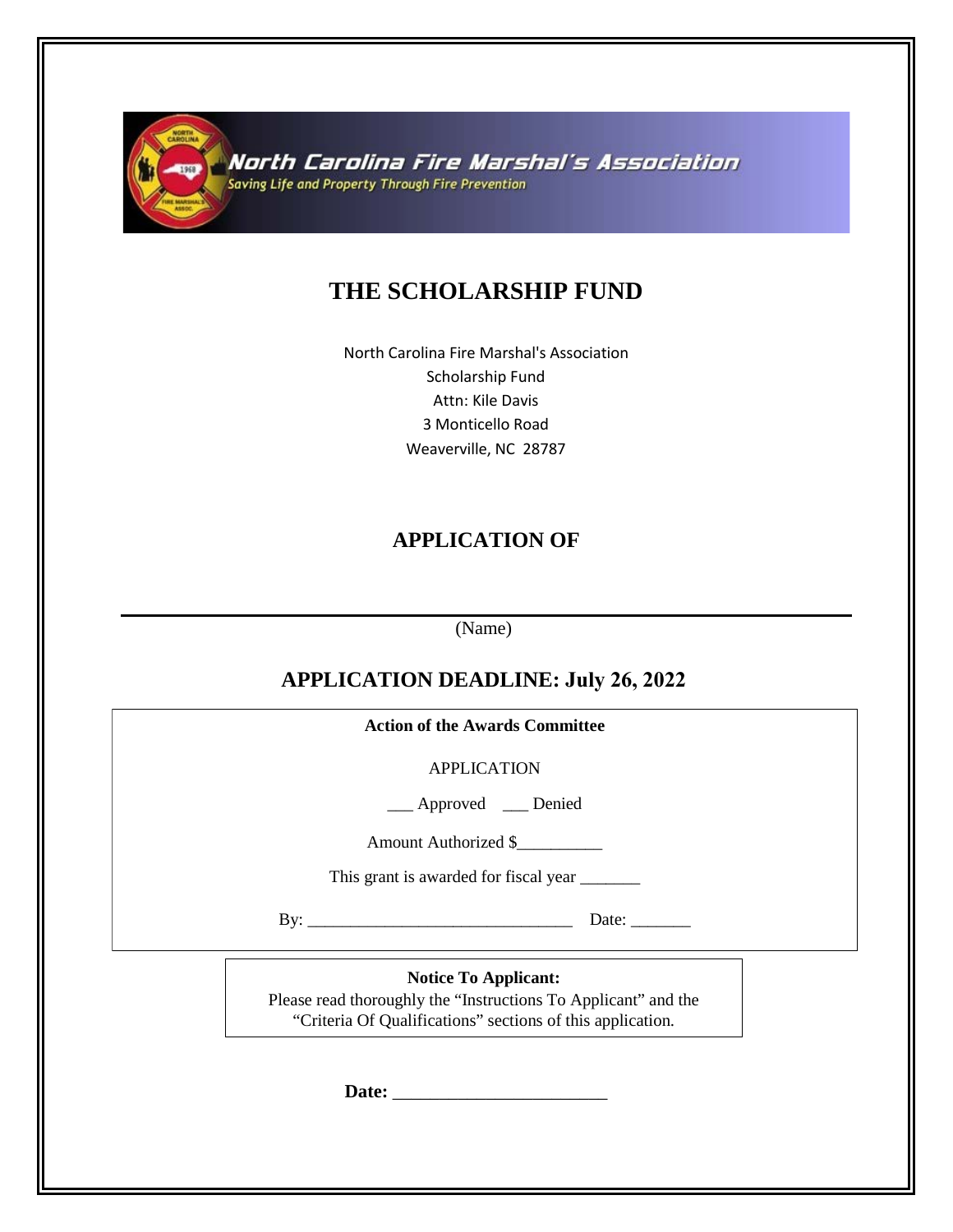| (First) |        | (Middle or Maiden)                                                   | (Last) |
|---------|--------|----------------------------------------------------------------------|--------|
|         |        |                                                                      |        |
|         |        | (Number, Street, or R.F.D.)                                          |        |
| (City)  |        | (State)                                                              | (Zip)  |
|         |        |                                                                      |        |
|         |        |                                                                      |        |
|         |        |                                                                      |        |
|         | (City) | (State)                                                              | (Zip)  |
|         |        |                                                                      |        |
|         |        |                                                                      |        |
|         | (City) | (State)                                                              | (Zip)  |
|         |        | Name of the fire department, county, city, and state where employed: |        |
|         |        |                                                                      |        |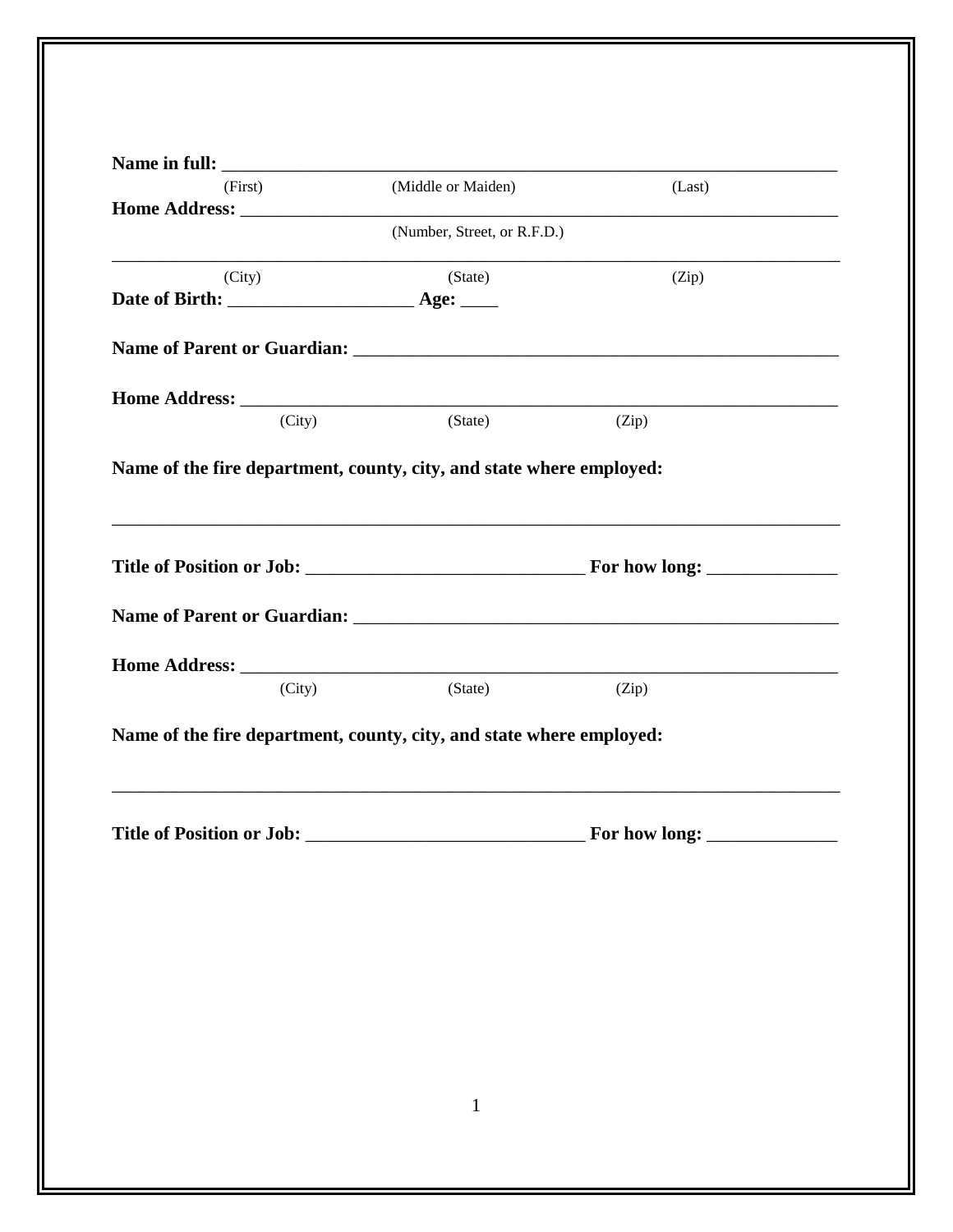| I hereby apply for a grant to enable me to (obtain)/(continue) my education at |  |  |  |  |  |  |
|--------------------------------------------------------------------------------|--|--|--|--|--|--|
|                                                                                |  |  |  |  |  |  |
| (College, University, Trade School, Etc.)                                      |  |  |  |  |  |  |
|                                                                                |  |  |  |  |  |  |
| My classification will be: __ Freshman __ Sophomore __ Junior __ Senior        |  |  |  |  |  |  |
|                                                                                |  |  |  |  |  |  |

### Name of High School, Preparatory School, College, etc., you have attended or are now enrolled in is:

| <b>School</b> | Location | <b>Date From</b> | Date To |
|---------------|----------|------------------|---------|
|               |          |                  |         |
|               |          |                  |         |
|               |          |                  |         |

#### **Honors Received:**

#### **Professional Societies:**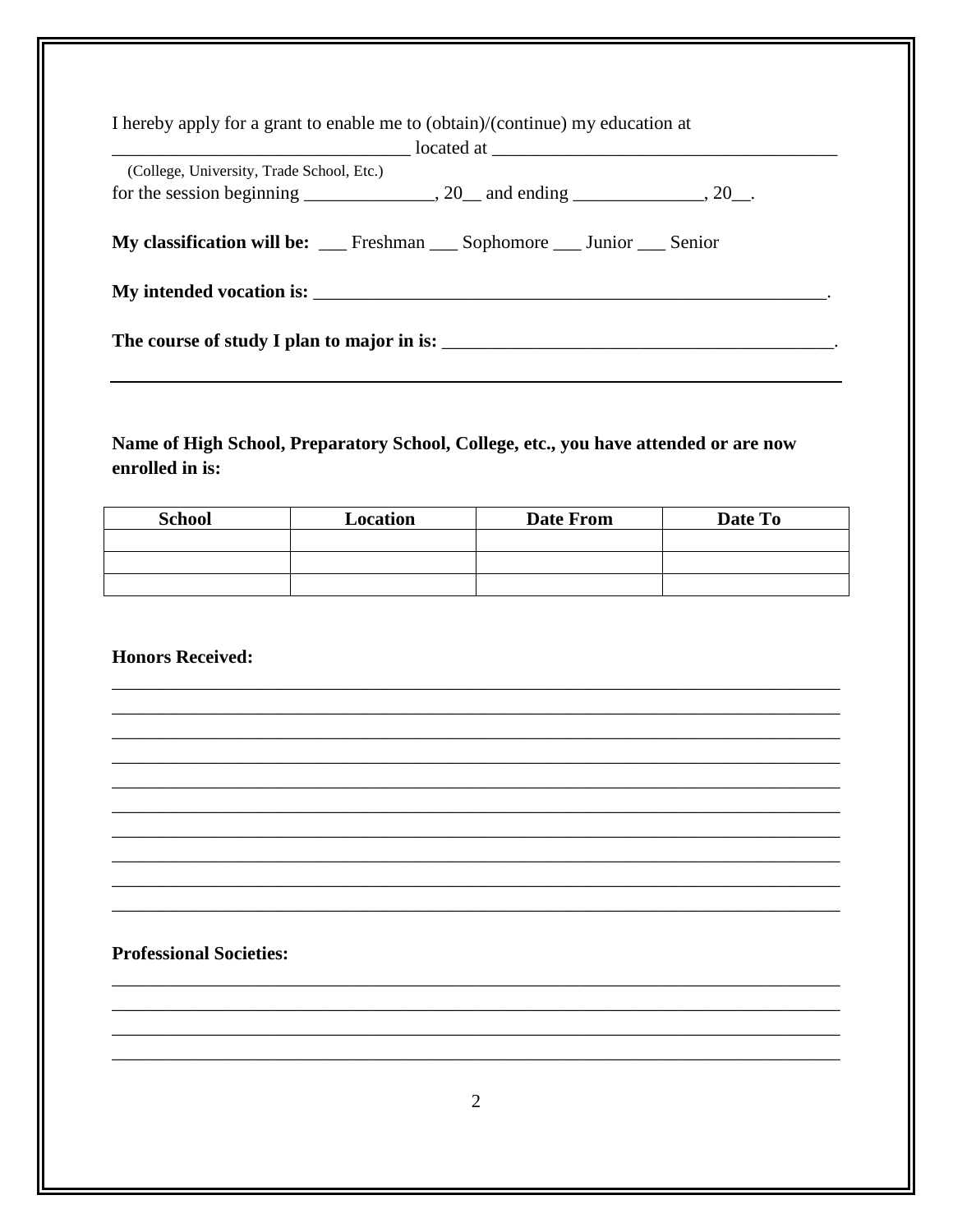#### **Clubs or Fraternities:**

#### **Extracurricular Activities:**

#### **Hobbies:**

### **Additional Information:**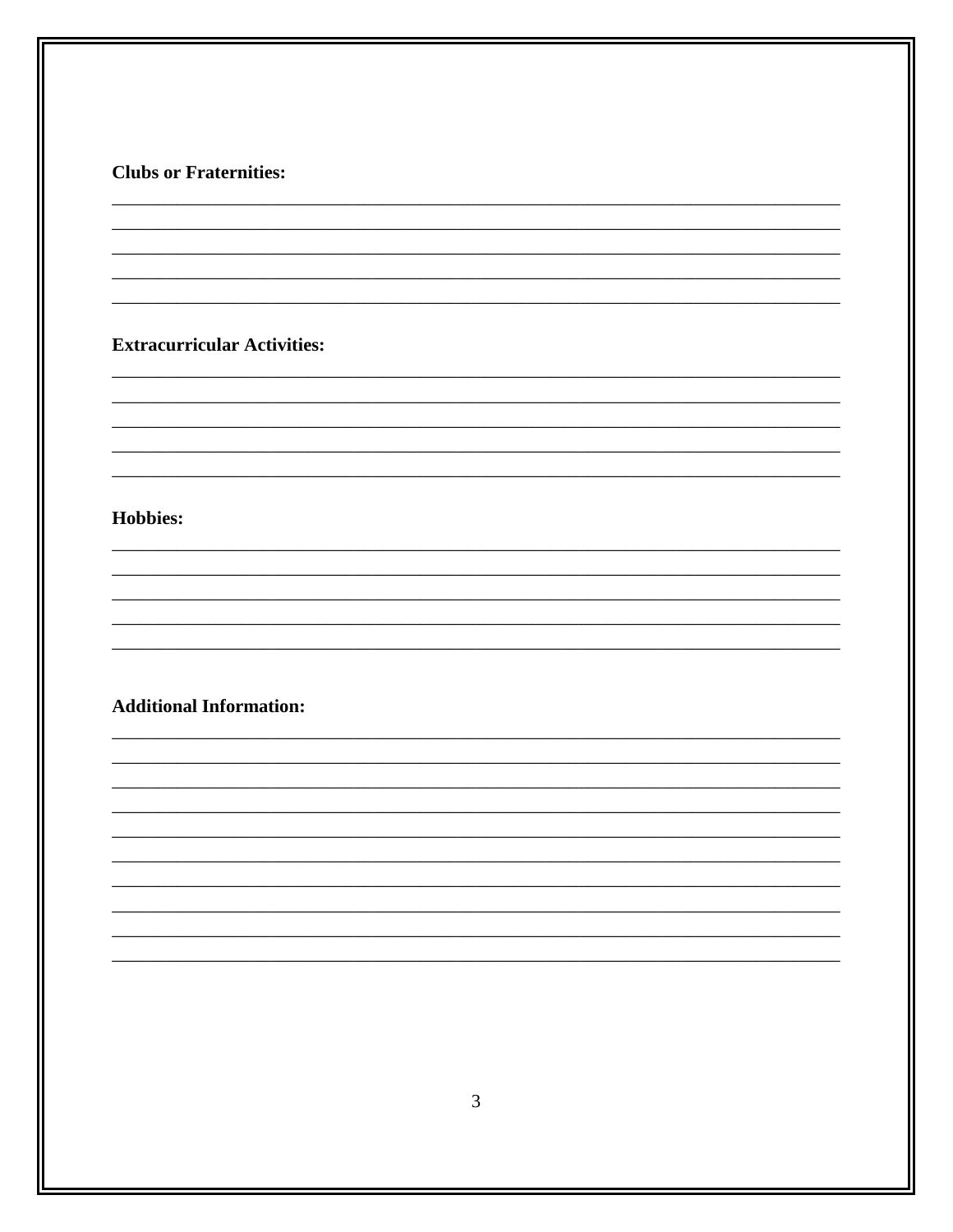## **CONFIDENTIAL FINANCIAL STATEMENT**

#### **Student Applicants Estimated Educational Expenses:**

\_\_\_\_\_\_\_\_\_\_\_\_\_\_\_\_\_\_\_\_\_\_\_\_\_\_\_\_\_\_\_\_\_\_\_\_\_\_\_\_\_\_\_\_

| Tuition (per month)        |  |
|----------------------------|--|
| Books/Supplies (per month) |  |
| Room/Boarding (per month)  |  |

I solemnly affirm to the correctness of the information on this financial statement.

#### **Student Applicant's Signature:**

**Date:** \_\_\_\_\_\_\_\_\_\_\_\_\_\_\_\_\_\_\_\_\_\_\_\_\_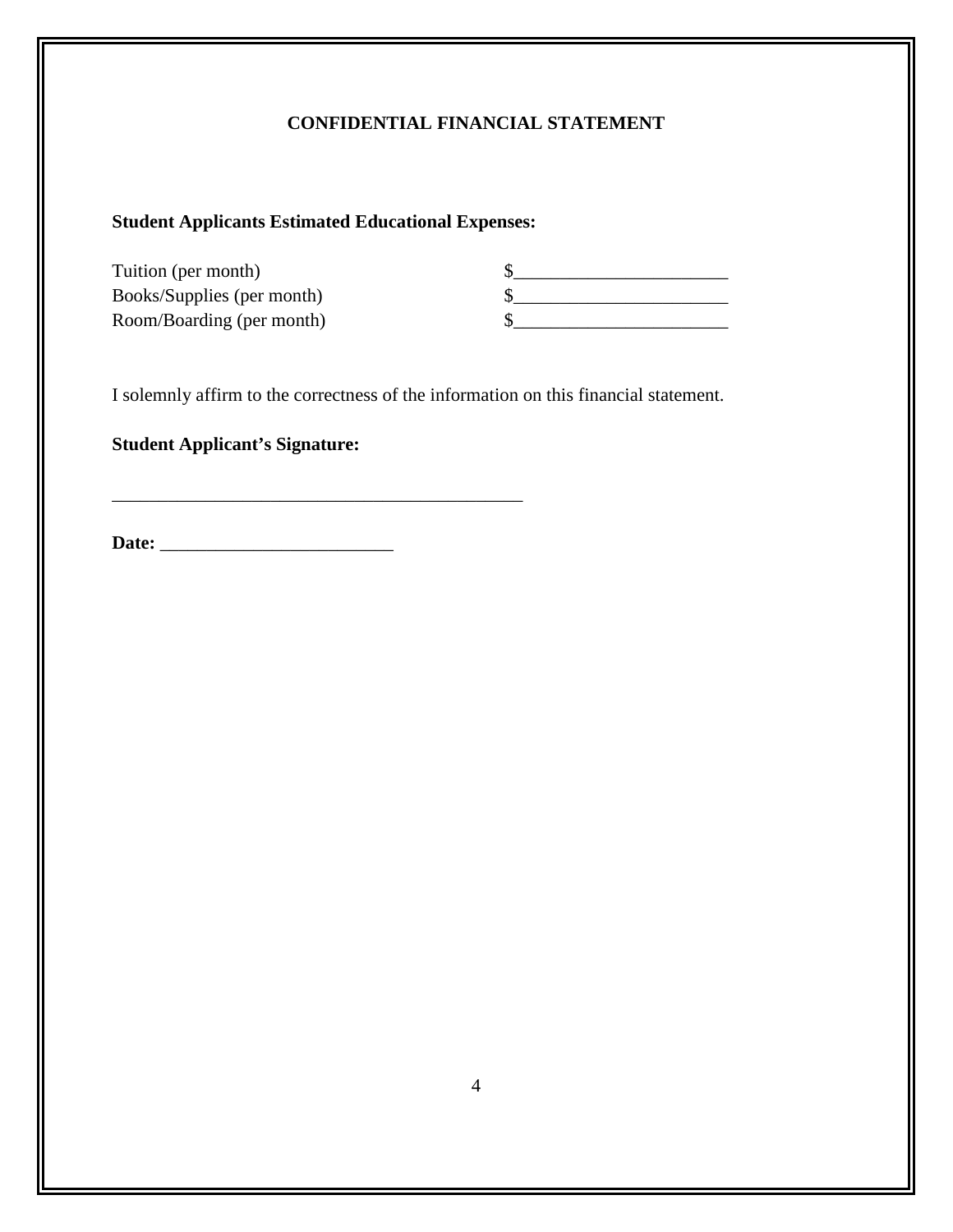#### **"INSTRUCTIONS TO APPLICANT"**

- 1. This application has been prepared as a professional and friendly means of obtaining necessary information regarding the applicant and the applicant is required to give all information requested. Please read the contents carefully and understand each question and all information requested.
- 2. Before completing the application, draft your responses on a duplicate application form as your file copy and/or work sheet. Little consideration will be given to carelessly prepared applications.
- 3. Every question and statement must be answered and submitted. Do not answer any question with a question mark. If answer is "none" or "does not apply", it should be so stated. If space provided is not adequate for some answers, please use a separate sheet.
- 4. Answers must be neatly TYPED OR PRINTED by applicant in blue or black ink.
- 5. Place name on proper space on the front of the application.
- 6. Include with the application, three (3) letters of recommendation, two (2) of which must be from teachers or faculty members.
- 7. Include with the application, an up-to-date copy of your high school or college transcript.
- 8. Include with the application your ACT or SAT scores.
- 9. Include all aforementioned information with your completed application by the application due date of May 1st.